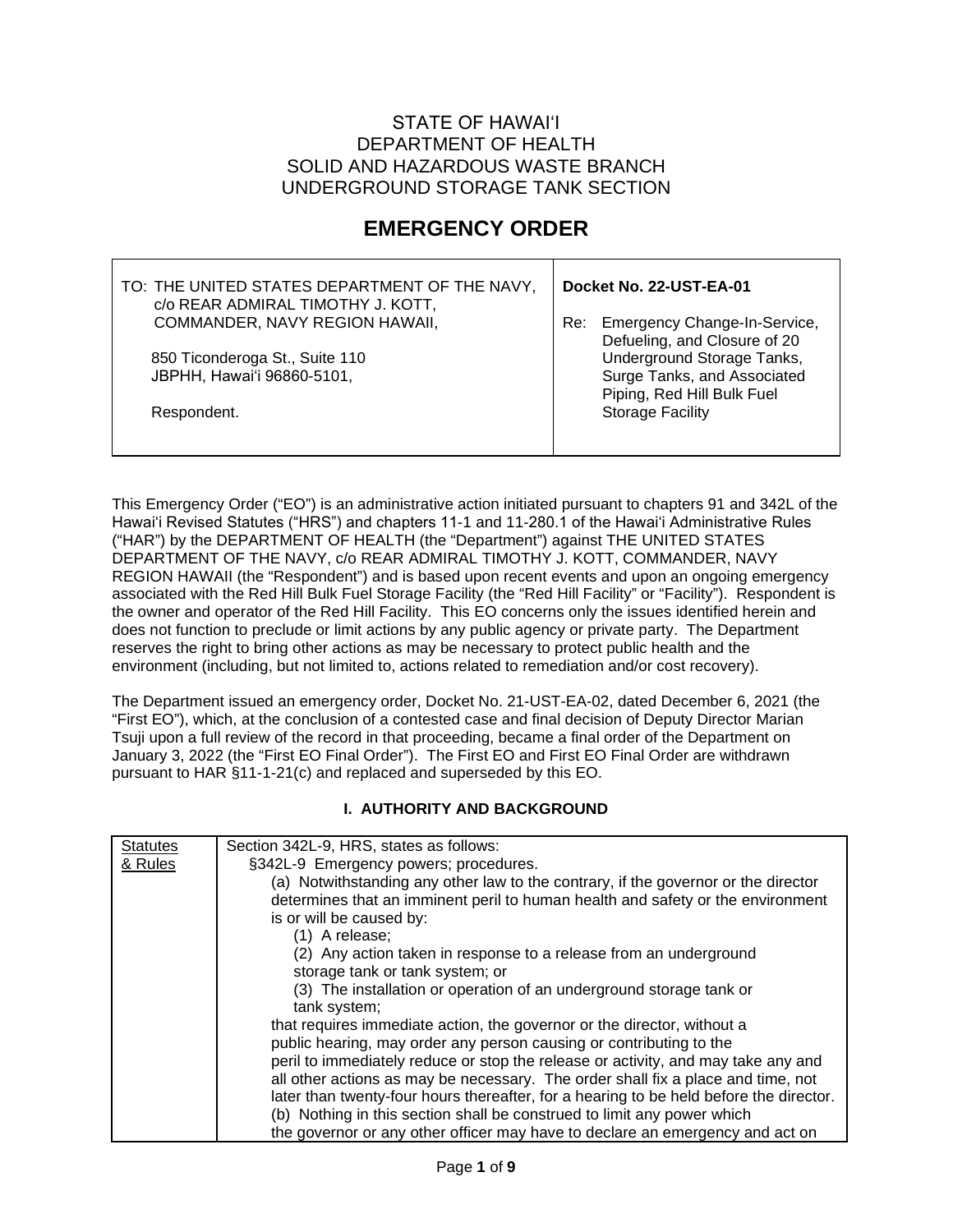|                                                                         | the basis of such declaration, if such power is conferred by statute or<br>constitutional provision, or inheres in the office.                                                                                                                                                                                                                                                                                                                                                                                                                                                                                                                                            |  |  |  |
|-------------------------------------------------------------------------|---------------------------------------------------------------------------------------------------------------------------------------------------------------------------------------------------------------------------------------------------------------------------------------------------------------------------------------------------------------------------------------------------------------------------------------------------------------------------------------------------------------------------------------------------------------------------------------------------------------------------------------------------------------------------|--|--|--|
| <b>Imminent</b><br>Peril and<br><u>Findings of</u><br>the<br>Department | A. The Red Hill Facility, as configured and operated by Respondent, poses an<br>imminent and ongoing peril to human health and safety and the environment.<br>The 20 underground bulk fuel storage tanks ("20 Tanks") at the Red Hill<br>Facility must be safely and expeditiously defueled and the 20 Tanks and their<br>associated four surge tanks and piping system(s) closed in accordance with<br>chapter 11-280.1, HAR. To address the imminent and ongoing peril to human<br>health and safety and the environment presented by the Red Hill Facility, the<br>defueling of the Facility must be completed at the earliest date consistent with<br>safe defueling. |  |  |  |
|                                                                         | On November 20, 2021, a release of fuel occurred at the Red Hill Facility. Respondent<br>reported a release and recovery of approximately 14,000 gallons of a mixture of fuel and<br>water from the fire-suppression drain system at the Red Hill Facility.                                                                                                                                                                                                                                                                                                                                                                                                               |  |  |  |
|                                                                         | By November 28, 2021, Respondent had received complaints from water users from<br>Respondent's water system regarding a gas or fuel odor from their drinking water.                                                                                                                                                                                                                                                                                                                                                                                                                                                                                                       |  |  |  |
|                                                                         | On or about December 2, 2021, Respondent identified the source of fuel contamination<br>to be the Red Hill Shaft, one of the drinking water sources that services Respondent's<br>water system.                                                                                                                                                                                                                                                                                                                                                                                                                                                                           |  |  |  |
|                                                                         | By December 3, 2021, the Department had received nearly 500 complaints, mostly from<br>residents or customers serviced by Respondent's water system complaining of fuel or<br>chemical smell from their drinking water.                                                                                                                                                                                                                                                                                                                                                                                                                                                   |  |  |  |
|                                                                         | On December 6, 2021, the Department issued an EO that included five directives to<br>Respondent (the "First EO"). A copy of the First EO is attached hereto as Exhibit A.                                                                                                                                                                                                                                                                                                                                                                                                                                                                                                 |  |  |  |
|                                                                         | Following an evidentiary hearing, a Hearings Officer appointed by the Department issued<br>a proposed decision and order, findings of fact ("FOF"), and conclusions of law ("COL")<br>(collectively, the "FOF/COL") upholding the First EO. The Hearings Officer's findings<br>and conclusions included, inter alia, the following:                                                                                                                                                                                                                                                                                                                                       |  |  |  |
|                                                                         | "A release that has already occurred that has damaged human health or the<br>$\bullet$<br>environment and that is not resolved to DOH's satisfaction constitutes 'an imminent<br>peril to human health and safety or the environment."" (COL 118).                                                                                                                                                                                                                                                                                                                                                                                                                        |  |  |  |
|                                                                         | "Historical releases have adversely impacted the environment as is evidenced by<br>$\bullet$<br>detection of fuel and fuel constituents in the Navy's drinking water supply, the<br>groundwater under the Red Hill Facility, and the soil vapor monitoring probes in the<br>rocks beneath the facility." (FOF $\P$ 30).                                                                                                                                                                                                                                                                                                                                                   |  |  |  |
|                                                                         | "The Red Hill Facility, as currently configured and operated, constitutes an imminent<br>$\bullet$<br>peril to human health and safety or the environment." (COL ¶ 35).                                                                                                                                                                                                                                                                                                                                                                                                                                                                                                   |  |  |  |
|                                                                         | "[T]he November 2021 Release caused a humanitarian and environmental<br>$\bullet$<br>emergency and disaster." (FOF ¶ 39).                                                                                                                                                                                                                                                                                                                                                                                                                                                                                                                                                 |  |  |  |
|                                                                         | "Continued operation of the Red Hill Facility, as it is currently configured and<br>operated, poses an imminent threat to human health and safety or the environment."<br>(FOF ¶ 59).                                                                                                                                                                                                                                                                                                                                                                                                                                                                                     |  |  |  |
|                                                                         | "More releases of fuel from the Red Hill facility are basically inevitable." (FOF ¶<br>$62(a)$ ).                                                                                                                                                                                                                                                                                                                                                                                                                                                                                                                                                                         |  |  |  |
|                                                                         | "The Red Hill USTs have a history of leaking and will continue to leak." (FOF \[<br>$62(b)$ ).                                                                                                                                                                                                                                                                                                                                                                                                                                                                                                                                                                            |  |  |  |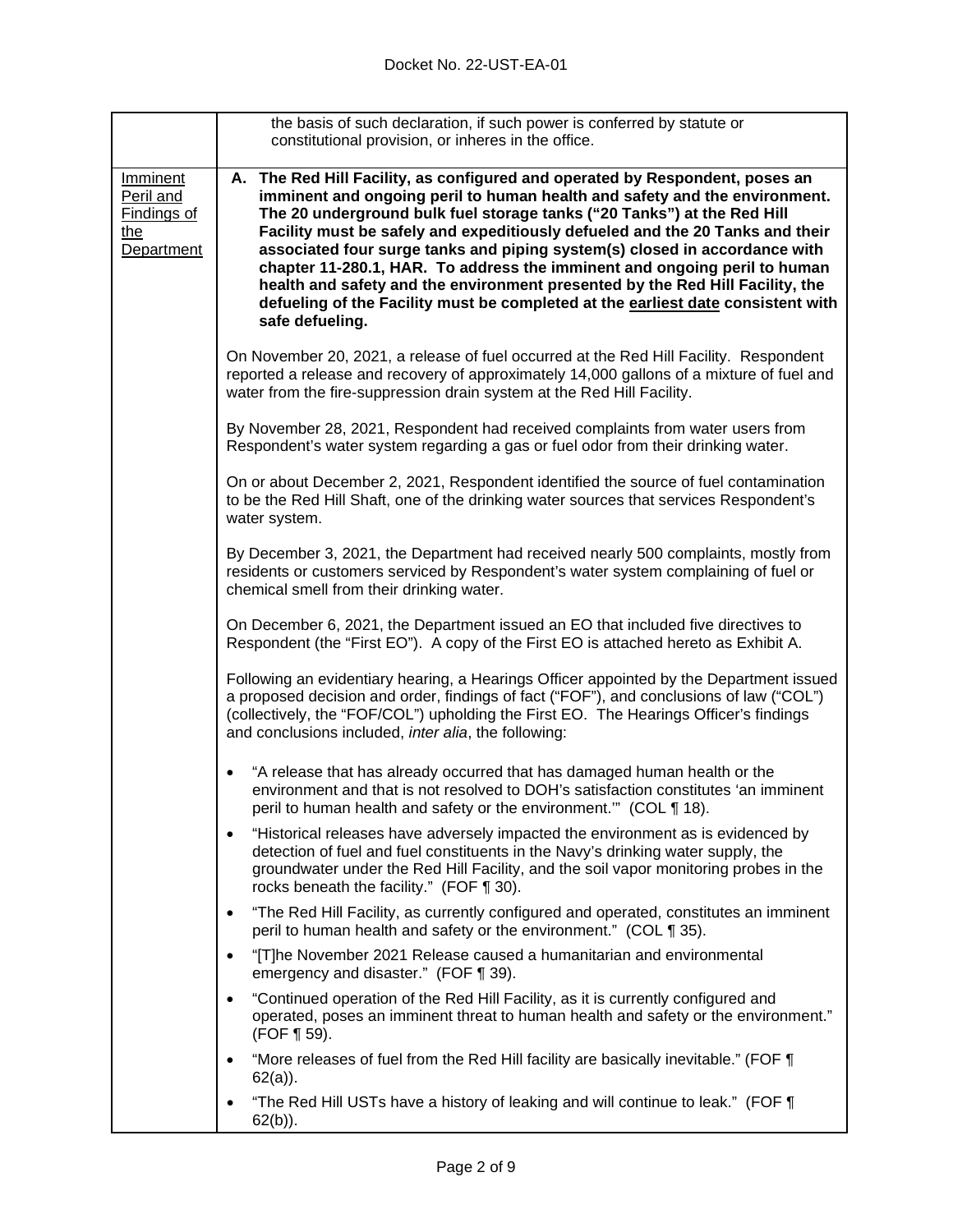| $\bullet$ | "The probability of an acute leak of 1,000 to 30,000 gallons of fuel each year is at<br>least 27%, which is likely an understated percentage." (FOF ¶ 62(c)).                                                                                                                                                                                                                                                                                                                                                                                                                                                                                  |
|-----------|------------------------------------------------------------------------------------------------------------------------------------------------------------------------------------------------------------------------------------------------------------------------------------------------------------------------------------------------------------------------------------------------------------------------------------------------------------------------------------------------------------------------------------------------------------------------------------------------------------------------------------------------|
| $\bullet$ | "The probability of a sudden release of more than 120,000 gallons of fuel in the next<br>100 years is at least 34%, which is likely an understated percentage." (FOF $\P$ 62(d)).                                                                                                                                                                                                                                                                                                                                                                                                                                                              |
| $\bullet$ | "The expected volume of chronic, undetected fuel releases from the Red Hill Facility<br>is at least 5,803 gallons per year." (FOF $\P$ 62(e)).                                                                                                                                                                                                                                                                                                                                                                                                                                                                                                 |
| $\bullet$ | "The Navy cannot prevent future releases at the Red Hill Facility." (FOF $\P$ 62(f)).                                                                                                                                                                                                                                                                                                                                                                                                                                                                                                                                                          |
| $\bullet$ | "Breaches will continue to occur at the Red Hill Facility." (FOF $\P$ 62(g)).                                                                                                                                                                                                                                                                                                                                                                                                                                                                                                                                                                  |
| $\bullet$ | "The Red Hill Facility is nearing the end of its life and has reached the 'end-of-life'<br>phase." $(FOF \P 62(h))$ .                                                                                                                                                                                                                                                                                                                                                                                                                                                                                                                          |
| $\bullet$ | "The Navy obviously does not want the Red Hill Facility to release fuel, and the Navy<br>is trying to prevent releases. But despite everything the Navy is attempting to do, it is<br>not enough: the evidence shows that the Red Hill Facility is simply too old, too poorly<br>designed, too difficult to maintain, too difficult to inspect, along with being too large to<br>realistically prevent future releases. It is not just one problem but a combination of<br>many." (FOF ¶ 71).                                                                                                                                                  |
| $\bullet$ | "[T]he situation is beyond the Navy's ability to adequately mitigate the threats posed<br>by the continued operation of the Red Hill Facility, with USTs filled with fuel, at this<br>time." $(FOF \P 73)$ .                                                                                                                                                                                                                                                                                                                                                                                                                                   |
| $\bullet$ | "The threat of future releases poses an imminent peril to human health and safety or<br>the environment at large." (FOF ¶ 74)                                                                                                                                                                                                                                                                                                                                                                                                                                                                                                                  |
| $\bullet$ | "The presence of fuel in the Red Hill USTs is an ongoing threat to human health and<br>safety or the environment, given these problems." (FOF ¶ 84).                                                                                                                                                                                                                                                                                                                                                                                                                                                                                           |
| $\bullet$ | "The weight of the evidence establishes that the Red Hill Facility, as currently<br>situated, is a metaphorical ticking timebomb located 100 feet above the most<br>important aquifer on Hawaii's most populous island. The Red Hill Facility has already<br>damaged human health and the environment and, as currently situated, inevitably<br>threatens to do so into the future. The Navy lacks the ability to control the substantial<br>risks associated with the Red Hill Facility, as currently situated." (FOF ¶ 105).                                                                                                                 |
| $\bullet$ | "That the Red Hill Facility, as currently constituted, poses an imminent peril to human<br>health and safety or the environment is a fact established by a preponderance of the<br>evidence." (FOF ¶ 106).                                                                                                                                                                                                                                                                                                                                                                                                                                     |
|           | A copy of the Hearings Officer's FOF/COL is attached hereto as Exhibit B.                                                                                                                                                                                                                                                                                                                                                                                                                                                                                                                                                                      |
|           | In the First EO Final Order entered on January 3, 2022, the FOF/COL issued by the<br>Hearings Officer were (in all relevant respects) sustained and adopted as the final<br>decision, order, findings of fact and conclusions of law of the Department. A copy of the<br>First EO Final Order is attached hereto as Exhibit C. The factual findings set forth in the<br>FOF/COL and adopted in the First EO Final Order, together with the administrative<br>record generated in connection with Docket No. 21-UST-EA-02, are hereby incorporated<br>by reference and have been relied upon by the Department in issuing this EO. <sup>1</sup> |

<span id="page-2-0"></span><sup>1</sup> On February 2, 2022, the United States, on behalf of Respondent, filed an appeal of the First EO Final Order in the State Environmental Court of the First Circuit (1CCV-22-0000142), and filed a federal action challenging the EO in the Federal District Court (1:22-cv-00051 DKW-RT). Those challenges were dismissed with prejudice on April 22, 2022 (state appeal) and April 25, 2022 (federal action), respectively.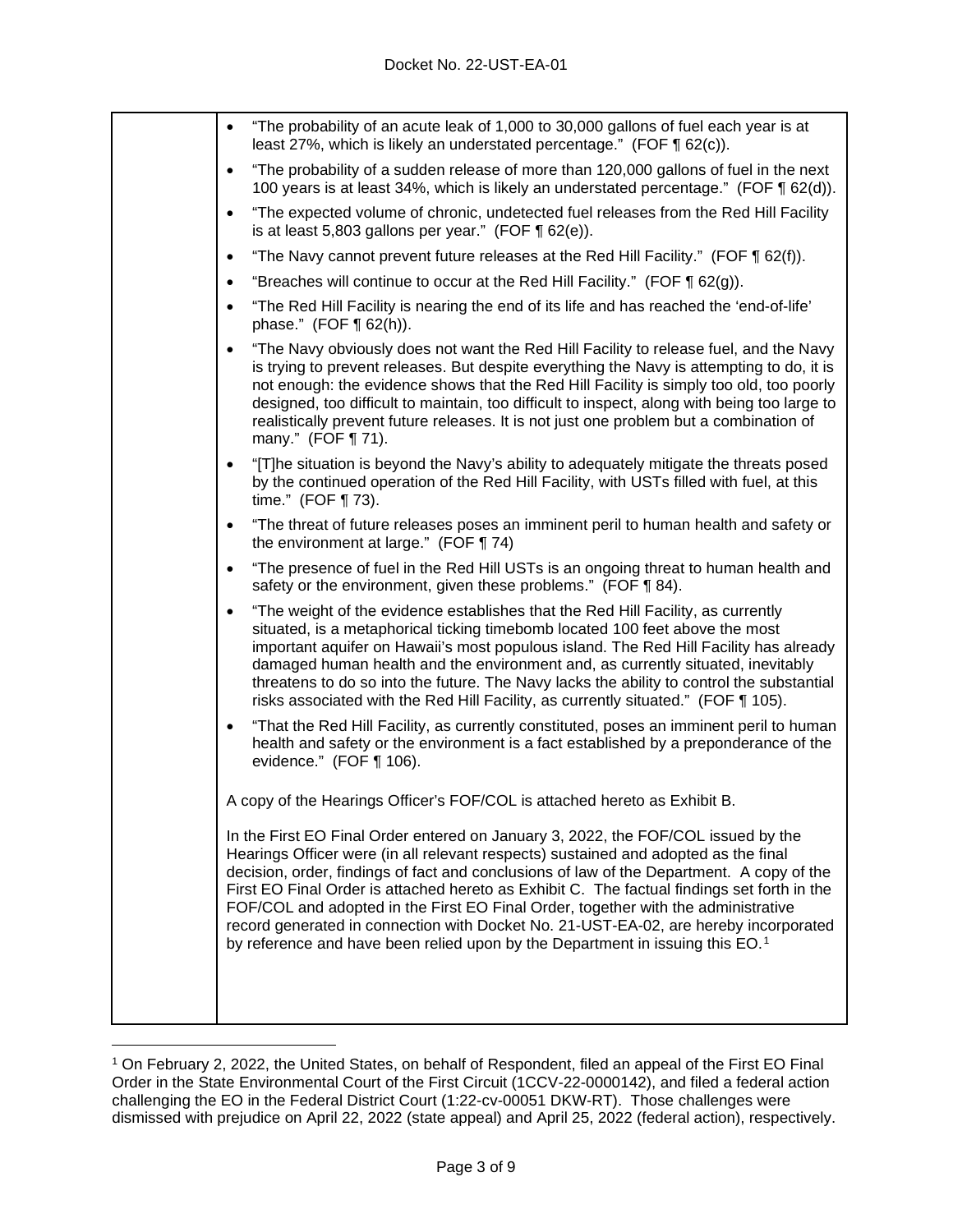|                              | B. Respondent acknowledges the need to safely defuel and permanently close<br>the 20 Tanks, 4 surge tanks, and associated piping system(s).                                                                                                                                                                                                                                                                                                                                                                                                                                                                                                                                                                                                                                                                                                                                           |
|------------------------------|---------------------------------------------------------------------------------------------------------------------------------------------------------------------------------------------------------------------------------------------------------------------------------------------------------------------------------------------------------------------------------------------------------------------------------------------------------------------------------------------------------------------------------------------------------------------------------------------------------------------------------------------------------------------------------------------------------------------------------------------------------------------------------------------------------------------------------------------------------------------------------------|
|                              | On March 7, 2022, Secretary of Defense Lloyd J. Austin III issued a memorandum<br>directing "the Secretary of the Navy, in coordination with the Commander of the United<br>States Indo-Pacific Command, to take all steps necessary to defuel and permanently<br>close the Red Hill Bulk Fuel Storage Facility[.]" That memorandum further states that,<br>"[b]y no later than May 31, 2022, the Secretary of the Navy and Director, [Defense<br>Logistics Agency] will provide [the Secretary of Defense] with a plan of action with<br>milestones to defuel the facility," and that "[t]he plan of action shall require that defueling<br>operations commence as soon as practicable after the facility is deemed safe for<br>defueling and target the completion of that defueling within 12 months." A copy of<br>Secretary Austin's memorandum is attached hereto as Exhibit D. |
|                              | On April 4, 2022, the United States entered into a stipulation between and among all<br>parties to the action in federal court (1:22-cv-00051 DKW-RT) in which the United States<br>committed that it "will defuel and permanently close the twenty Underground Storage<br>Tanks at the Red Hill Bulk Fuel Storage Facility and the pipelines that are ordinarily<br>used to transport fuel between these tanks and the underground pumphouse." A copy is<br>attached hereto as Exhibit E.                                                                                                                                                                                                                                                                                                                                                                                            |
|                              | On April 20, 2022, Respondent issued a letter to the Department withdrawing their UST<br>permit application for the Facility on the basis that they intend to "defuel and close the 20<br>underground storage tanks at Red Hill, the pipelines ordinarily used to transport fuel<br>between the tanks and the underground pumphouse, and the four surge tanks and their<br>appurtenant piping." A copy is attached hereto as Exhibit F.                                                                                                                                                                                                                                                                                                                                                                                                                                               |
| <b>Background</b><br>Context | On January 13, 2014, Respondent discovered a loss of fuel from Tank #5 of its 20 Tanks<br>at the Facility and immediately notified the Department and the United States<br>Environmental Protection Agency ("EPA") (collectively, the "Regulatory Agencies"). On<br>January 16, 2014, Respondent verbally notified the Regulatory Agencies of a confirmed<br>release of a regulated substance from Tank #5. On January 23, 2014, Respondent<br>provided written notification to the Department. Respondent estimated the fuel loss at<br>approximately 27,000 gallons.                                                                                                                                                                                                                                                                                                                |
|                              | In 2015, Respondent, the Defense Logistics Agency, and the Regulatory Agencies<br>entered into an Administrative Order on Consent (the "AOC") to take steps to ensure that<br>the groundwater resource in the vicinity of the Facility is protected and to ensure that the<br>Facility is operated and maintained in an environmentally protective manner.                                                                                                                                                                                                                                                                                                                                                                                                                                                                                                                            |
|                              | On March 17, 2020 and June 2, 2020, Respondent notified the Department of a release<br>of a regulated substance to surface water at Hotel Pier. In a letter dated June 30, 2021,<br>the Department made the determination that a release occurred from the Facility.                                                                                                                                                                                                                                                                                                                                                                                                                                                                                                                                                                                                                  |
|                              | On May 7, 2021, Respondent reported a pipeline release of a regulated substance that<br>occurred on May 6, 2021 that released approximately 1,000 gallons of fuel, of which a<br>significant portion was recovered. Based on Respondent's report of Root Cause<br>Analysis of the JP-5 Pipeline Damage, dated September 7, 2021, the pipeline releases<br>near Tanks #18 and #20 were due to a dynamic transient surge resulting from the<br>Control Room Operator failure to follow the valve opening and closing sequence.<br>Respondent estimated the amount of JP-5 released in the lower Red Hill Tunnel was<br>1,618 gallons, of which 1,580 gallons were recovered. Respondent reported that<br>38 gallons were unaccounted for and, therefore, released into the environment.                                                                                                 |
|                              | On July 23, 2021, Respondent submitted a confirmed release notification form that<br>indicated that approximately 150 gallons of a regulated substance was released at Kilo<br>Pier in a boomed area of the surface water. Approximately 110 gallons were recovered.                                                                                                                                                                                                                                                                                                                                                                                                                                                                                                                                                                                                                  |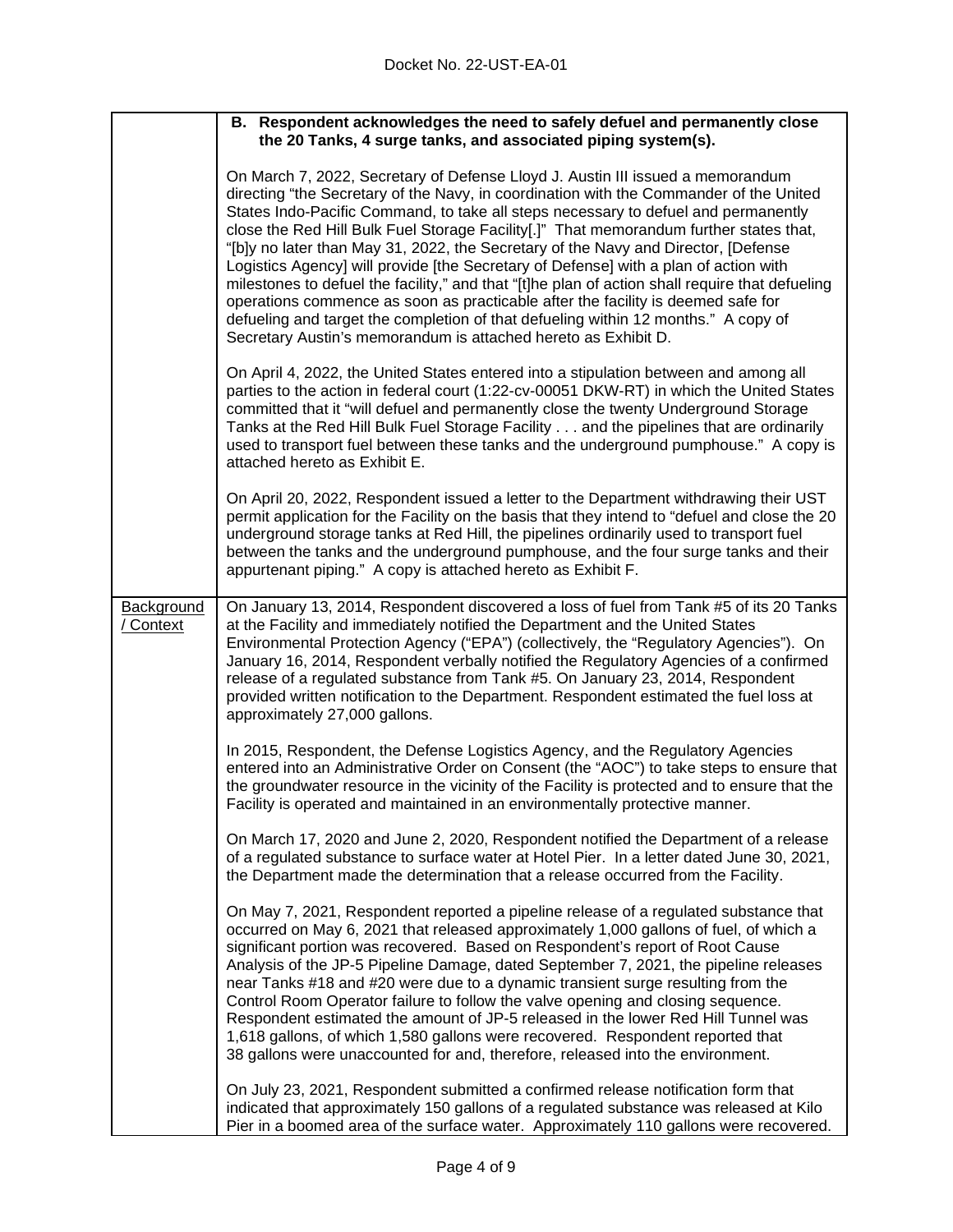On November 9, 2021, the Department was informed by the media of another surge event that occurred on September 29, 2021. After an inquiry by the Department, on November 12, 2021, Respondent asserted on November 17, 2021 that no release occurred during the event.

On April 1, 2022, the Department was notified by the Navy of a suspected release of approximately 30 gallons of a fuel and water mixture from a maintenance line connected to Tank #14 at the Red Hill Bulk Fuel Storage Facility. This release reportedly occurred during maintenance work to remove water from the underground storage tanks, an environmental control measure to avoid corrosion in the tanks. Release to the environment was not confirmed.

## **II. ORDER**

Respondent is hereby ordered to:

- 1. Maintain the suspension of operations as previously directed by the First EO and First EO Final Order, including, but not limited to, fuel transfers at the 20 Tanks at the Red Hill Facility. Respondent must maintain environmental controls, release detection and release response protocols in compliance with all applicable laws and regulations. Maintenance shall be performed to the extent necessary to prepare for and safely support defueling and UST system closure, and to prevent an additional release between the date of this EO and the date on which the 20 Tanks, 4 surge tanks, and associated piping system(s) are permanently closed.
- 2. Consistent with Directive #2 set forth in the First EO and First EO Final Order, continue to maintain the groundwater treatment system(s) at Red Hill Shaft to minimize movement of contaminant plume(s). Continue to take steps to recover the Red Hill Shaft to drinking water quality. If Respondent identifies the Red Hill Shaft as a drinking water source, develop an appropriate water treatment and monitoring system that conforms to the standards prescribed by the Safe Drinking Water Act, applicable regulations, and State guidance. Any water treatment system(s) must be reviewed and approved by the Department prior to installation and operation.
- 3. Within 7 calendar days following Respondent's receipt of this EO, Respondent must submit a copy of the Assessment Report under NAVSUP FLC Norfolk Contracting, Contract No. N0018922P0080P00001 (the "Assessment Report") to the Department. A redacted version must also be submitted to the Department as soon as practicable following the date on which the unredacted document is submitted to the Department, not later than 10 business days following the date on which the unredacted document is submitted to the Department. *See* 10 U.S.C. §130e; chapter 92F, HRS; chapter 2-71, HAR.[2](#page-4-0) Within 7 calendar days following Respondent's submittal of the Assessment Report to the Department, Respondent must meet and confer with Department staff to address Respondent's plan for the implementation of the Assessment Report's recommendations. Additionally, within 7 calendar days following Respondent's receipt of this EO (and on a rolling basis thereafter as additional documents are provided to the EPA), Respondent must transmit to the Department copies of the information and documents provided by Respondent to the EPA in response to the EPA's Request for Information dated April 25, 2022 (EPA DKT NO. RCRA 7003-R9-2015-01). Redacted versions of these documents must also be submitted to the Department as soon as practicable following the date on which the unredacted documents are submitted to the Department, not later than 10 business days following the date on which the unredacted documents are submitted to the Department. *See* 10 U.S.C. §130e;

<span id="page-4-0"></span> $2$  The Department may, in its discretion and by agreement between Respondent and the Department, grant reasonable extensions of time with respect to submittals of documents required under this EO. Respondent must, however, establish that good cause exists to warrant such extensions.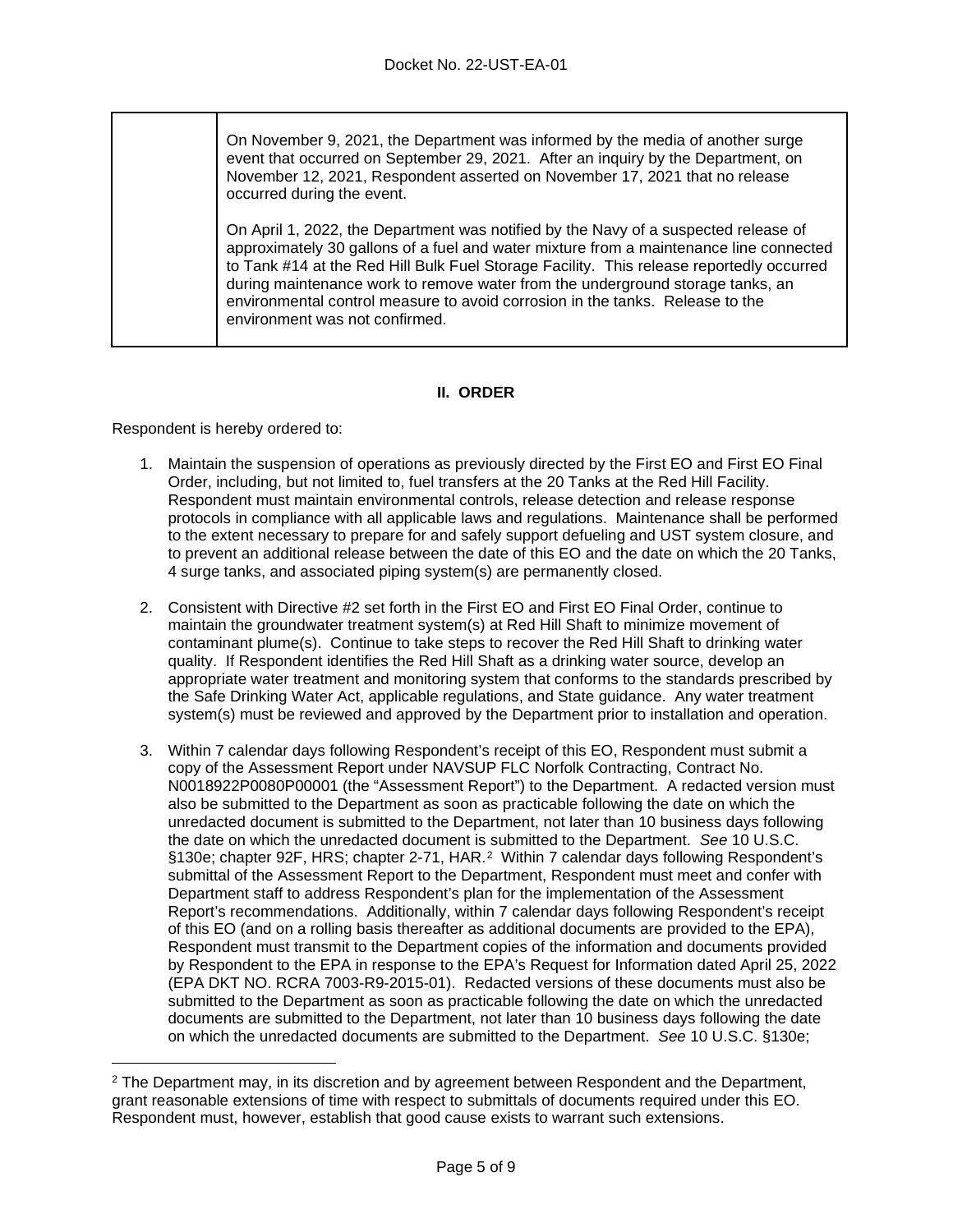chapter 92F, HRS; chapter 2-71, HAR.

4. Respondent must submit to the Department a phased plan for defueling and permanently closing the Red Hill Facility (the "Closure Plan") to achieve the completion of defueling at the earliest date consistent with the safe defueling of the Facility. Defueling must occur in a manner that is evidence-driven and supported by data and studies of the Facility, and consistent with the recommendations of subject matter experts. The Closure Plan must be provided to the Department in two phases: (1) the Defueling Phase and (2) the Closure Phase. The Defueling Phase of the Closure Plan, including an implementation schedule, must be provided to the Department no later than June 30, 2022. Redacted versions of these documents must also be submitted to the Department as soon as practicable following the date on which the unredacted documents are submitted to the Department, not later than 10 business days following the date on which the unredacted documents are submitted to the Department. *See* 10 U.S.C. §130e; chapter 92F, HRS; chapter 2-71, HAR. The Defueling Phase of the Closure Plan may incorporate the provisions and recommendations of the Assessment Report.

In determining whether, in its discretion, to approve, approve in part, conditionally approve, or disapprove the Defueling Phase of the Closure Plan, the Department will consider whether the plan adequately incorporates, at a minimum, the following:

- a. A detailed description of the information reviewed and gathered, with appropriate references.
- b. The specific procedures to defuel the 20 Tanks, four surge tanks, and associated pipelines, including, but not limited to, the sequence in which the tanks are planned to be emptied, the proposed process, and a general description of the fuel-transfer destination (*e.g.*, pier, above-ground storage tank, etc.). A description of the infrastructure and procedures needed to perform the work and ensure pipeline integrity (*i.e.*, identify the specific pipelines, receiving surge tanks and storage tanks, tanker vessel, truck loading racks, pier, etc.).
- c. A detailed description of assessment work performed (*e.g.*, the hazard and operability study and risk assessment, field work with data provided), evaluations performed (*e.g.*, tank and pipeline analysis), and the design standards utilized to determine infrastructure integrity (including, but not limited to, piping, associated valves, piping connections, and pumps) to perform the work outlined in the Defueling Phase of the Closure Plan.
- d. A description of the Assessment Report's findings and recommendations on correcting deficiencies or areas that require repair or changes to ensure safe defueling, and the basis for those findings and recommendations. Necessary repairs to all regulated UST facility pipelines must comply with HAR §11-280.1-33(a)(5) and must be completed prior to defueling (with associated records per HAR §11-280.1-33(b) submitted to the Department).
- e. An explanation of how the Assessment Report's recommendations will be incorporated and what quality assurance and quality control steps will be adopted or implemented to ensure that any and all necessary repairs will be performed in accordance with the recommendations and industry best practices prior to defueling.
- f. Plans for oil spill/release prevention, containment, and response/contingency plans, including the deployment of resources sufficient to adequately respond to and clean up any releases that occur during the defueling process.
- g. Prioritization and proposed implementation schedule, including detailed critical path, for necessary repairs and defueling. It is essential that the implementation schedule achieve the defueling of the Red Hill Facility at the earliest date consistent with the safe defueling of the Facility and the protection of public health and the environment. If Respondent certifies to the Department that defueling of the Bulk Fuel Storage Tanks at the Red Hill Facility cannot safely be achieved within 30 calendar days in a manner that protects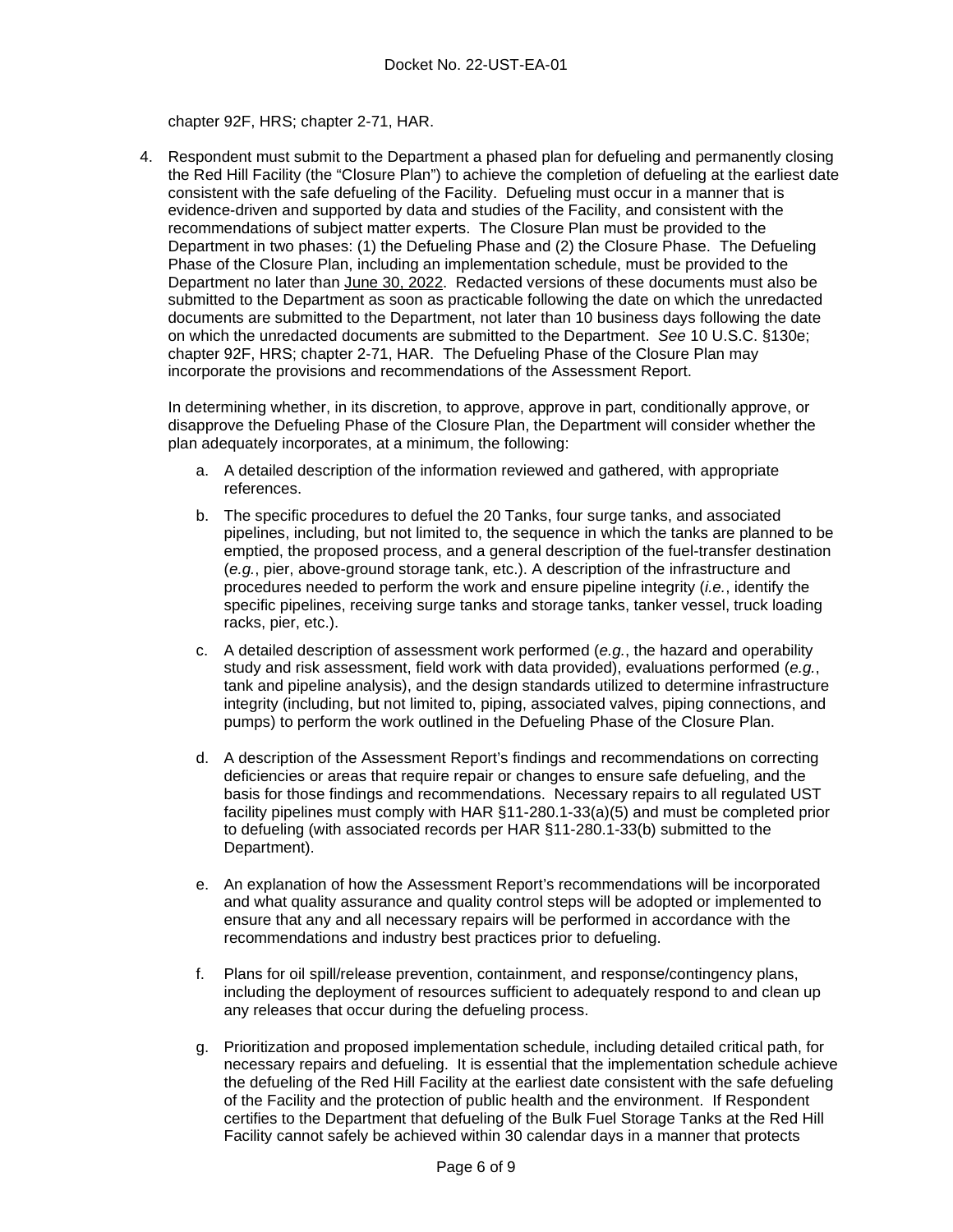public health and the environment, defueling of the Bulk Fuel Storage Tanks at the Facility must nevertheless be completed at the earliest date consistent with safe defueling and the protection of public health and the environment. This is necessary to address the ongoing and imminent peril to human health and safety and the environment posed by the Red Hill Facility, and the implementation schedule set forth in the Defueling Phase of the Closure Plan must reflect this requirement.

- 5. The Department will assess and evaluate the Defueling Phase of the Closure Plan on an expedited basis upon receipt. The Department may, in its discretion, approve, disapprove, or conditionally approve the Defueling Phase of the Closure Plan (in whole or in part). Upon the Department's approval of the Defueling Phase of the Closure Plan, Respondent must immediately begin implementation in accordance with the approved implementation schedule, including, but not limited to, performing necessary repairs and changes to cure any impediments to the safe and expeditious defueling of the Facility identified therein. Should the Department disapprove any portion of the Defueling Phase of the Closure Plan, the Department will upon disapproval identify the basis for the disapproval and require Respondent to submit a further response by a specified date.
- 6. With respect to the list of documents provided to the contractor performing the work under Directive #3 and as requested in EPA's Request for Information dated April 25, 2022, Respondent must provide the Department access to all such documents, materials, and information, upon the Department's request. If information was provided under direction of the contractor, Respondent must also submit to the Department copies of the associated information requests. The provision of this information to the Department is essential to facilitate the Department's timely and effective assessment of the Defueling Phase of the Closure Plan. Redacted versions of these documents must also be submitted to the Department as soon as practicable following the date on which the unredacted documents are submitted to the Department, not later than 10 business days following the date on which the unredacted documents are submitted to the Department. *See* 10 U.S.C. §130e; chapter 92F, HRS; chapter 2-71, HAR.
- 7. In accordance with the approved schedule, and upon the commencement of defueling, Respondent must submit to the Department weekly situation reports or briefings outlining Respondent's progress toward safe and complete defueling of the Red Hill Facility. The abovereferenced reports or briefings must indicate, with specificity, what activities were undertaken by Respondent (and what activities are scheduled for the upcoming week by Respondent) in connection with the defueling of the 20 Tanks, four surge tanks, and associated piping system(s) at the Facility. Redacted versions of these documents must also be submitted to the Department as soon as practicable following the date on which the unredacted documents are submitted to the Department, not later than 10 business days following the date on which the unredacted documents are submitted to the Department. *See* 10 U.S.C. §130e; chapter 92F, HRS; chapter 2-71, HAR. Before making any changes to pre-approved planned procedures (*i.e.*, changes to the Closure Plan), Respondent must discuss the proposed changes and obtain concurrence from the Department.
- 8. Notice of intent to permanently close the Facility having previously been provided to the Department (*see* Exhibits D, E, and F, attached hereto), closure of the Facility must occur in accordance with chapter 11-280.1, HAR. Respondent must comply with all applicable provisions of state law regarding the closure of the Facility, and the permanent closure of the Facility must occur in a manner approved by the Department and as set forth in the Closure Phase of the Closure Plan. On or before July 15, 2022, Respondent shall meet and confer with Department staff regarding planning and scheduling for Facility closure, and Respondent must thereafter develop the Closure Phase of the Closure Plan, to be submitted to the Department no later than November 1, 2022. The Department will assess and evaluate the Closure Phase of the Closure Plan on an expedited basis upon its receipt. The Department may, in its discretion, approve, disapprove, or conditionally approve the Closure Phase of the Closure Plan (in whole or in part). Should the Department disapprove any portion of the Closure Phase of the Closure Plan, the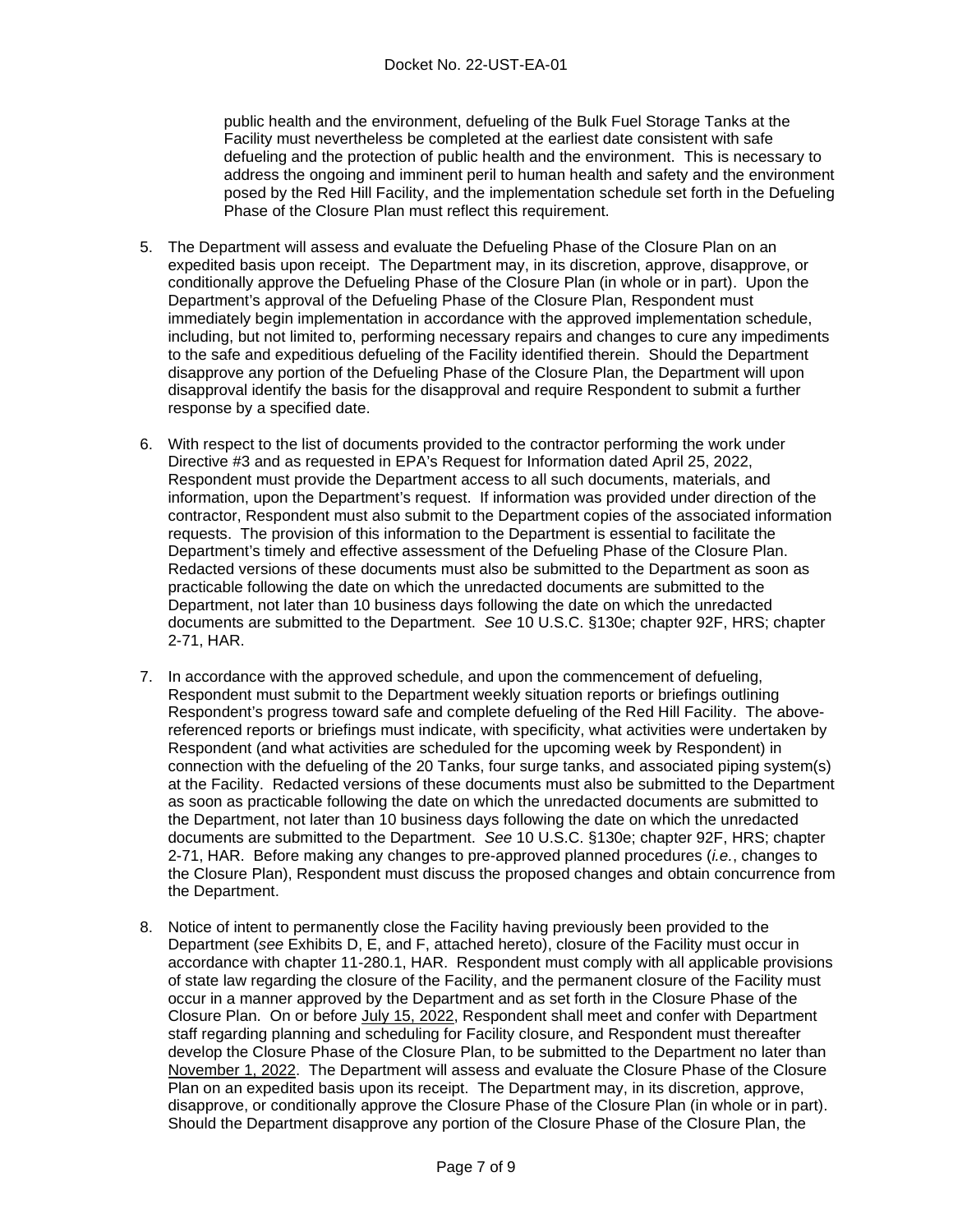Department will upon disapproval identify the basis for the disapproval and require Respondent to submit a further response by a specified date. In determining whether, in its discretion, to approve, approve in part, conditionally approve, or disapprove the Closure Phase of the Closure Plan, the Department will consider whether the plan adequately incorporates, at a minimum, the following:

Description of the sequence and process in which the tanks and pipelines are planned to be cleaned, including the four surge tanks and related piping; the infrastructure and procedures needed to perform the work and ensure pipeline integrity before the cleaning process; the method of permanent closure (remove, fill, or close in place) and associated design and process; ultimate disposition of any accumulated sludge or waste material from the 20 Tanks, four surge tanks, and associated piping; and site assessment in connection with the Facility's permanent closure.

In addition, Respondent must continue to characterize the release(s) and develop strategies for remediation of impacted groundwater in accordance with 11-280.1, HAR.

This EO is enforceable immediately upon issuance today, Friday, May 6, 2022. A hearing is scheduled for May 7, 2022, at 2:00 p.m. HST with the Department's Hearings Officer via Zoom, or other similar electronic platform (with links to be provided to both Respondent and the public for their participation). The parties may by mutual agreement reschedule the hearing to a mutually-acceptable date and time. If you wish to waive your right to contest this EO at a hearing, you may communicate this intention to the Director of Health, Department of Health, 1250 Punchbowl Street, Third Floor, Honolulu, HI 96813 and to the Solid and Hazardous Waste Branch, Department of Health, 2827 Waimano Home Road #100, Pearl City, HI 96782 or by email at Wade.H.Hargrove@hawaii.gov. You must comply with this EO irrespective of whether a hearing is waived. Per HRS § 342L-9, this EO is and will remain fully in force and effect pending any contested case hearing associated with this EO, pending the Director's consideration of this EO and finalization of this EO into a Final Order of the Department, and pending any appeal or other legal challenge to this EO, unless expressly ordered otherwise by the Department or by a court of competent jurisdiction.

At the hearing, you may seek to avoid obligations prescribed in this EO, and the Department may seek to impose any additional obligations necessary to protect public health and the environment. Parties may present evidence and witnesses on their behalf, and may examine and cross-examine all witnesses and evidence presented by the Department. Parties may be represented by attorneys at their own expense, or they may represent themselves. Any hearing will be in accordance with chapter 91, HRS, and chapter 11-1, HAR. The final administrative decision will be made at the conclusion of the hearing and will be based upon all the evidence presented during the hearing.

/ / / / / / / / /